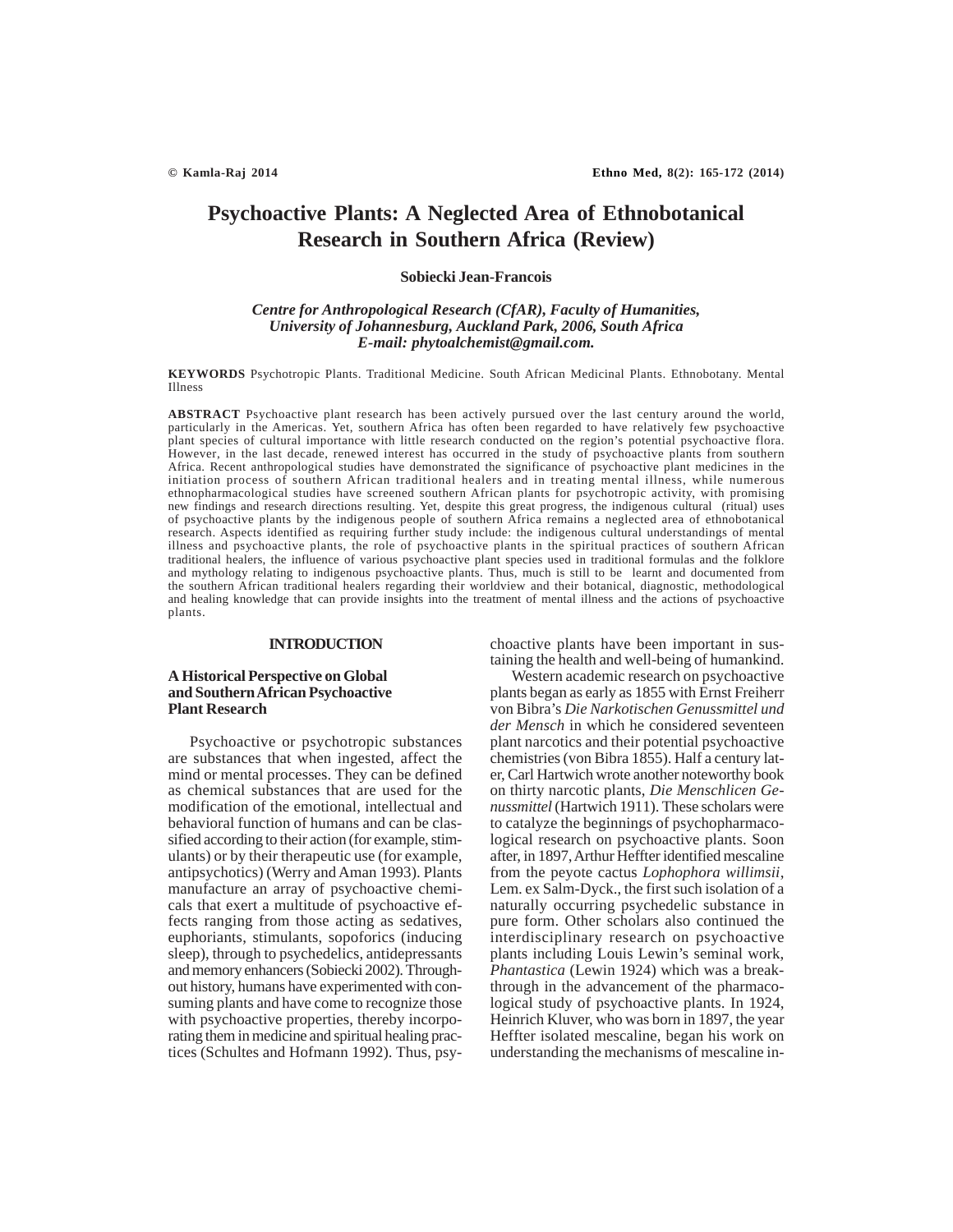duced visions, which would be used as an explanatory model by the  $21<sup>st</sup>$  century archaeologists in interpreting African San rock art and its visionary basis (Klüver 1928; Lewis-Williams 2002). In the period between Hartwich and Lewins' work, an American ethnobotanist, William E. Safford pioneered the study of the New World psychoactive plants. Later in 1936, a remarkable scholar, Richard Evan Schultes, began his studies on South American psychoactive plants. Over the next 49 years he would publish over 450 technical papers and nine books on ethnobotany, and is widely recognized as one of the most distinguished scientists in the field. Other notable researchers on the ethnobotany and chemistry of psychoactive plants included Robert Gordon Wasson, Roger Heim and Albert Hofmann. Thus, psychoactive plant use research has been actively pursued over the last century around the world, particularly in the Americas.

Yet, despite this, Africa and specifically southern Africa, has often been regarded to have relatively few psychoactive plants of cultural importance (Emboden 1980; Dobkin de Rios 1990; Schultes and Hofmann 1992). Anthropological and ethnobotanical studies focusing on psychoactive plant use from southern Africa are rare, and therefore, it can be said that psychoactive plant use appears to be a neglected field of ethnobotany in southern Africa. Possible reasons for this lack of attention include researcher bias concerning substance use (Winkelman and Dobkin de Rios 1989), lack of attention by researchers to the region's psychoactive flora (De Smet 1996), the overlooking of more subtle psychoactive effects of traditional plants medicines (Sobiecki 2008) and the loss of indigenous knowledge concerning psychoactive plant use due to acculturation. Other factors such as cultural prejudice and the failure to effectively interpret African traditional medicine concepts have been highlighted as influencing the study of traditional medicine in South Africa (Sobiecki 2014). For whichever single or combination of reasons, the majority of ethnobotanical studies from South Africa has historically focused on medicinal plants (16 %) and food plants (20 %), with only a few (7 %) relating to the category 'Magic, ritual and customs' (Liengme 1983). It is this last category that appears to be rich in plant species with reported psychoactive uses and effects (Sobiecki 2008, 2012), and which deserves more attention.

The aims of this paper are to show: the history of psychoactive plant research in southern Africa, the impetus and growth in the field of research, the intersection of the cultural and biological sciences studies of these poorly researched yet important medicinal plants in the southern African region, and future areas of potential research.

## **METHODOLOGY**

A literature search was conducted in order to find recent anthropological and ethnopharmacological studies focusing on southern African psychoactive plants using Science Direct and Scopus databases. Key older anthropological studies were available from a 2002 preliminary inventory on plants used for psychoactive purposes from southern Africa (Sobiecki 2002). As useful as this preliminary inventory is, it however only contains previous literature accounts and lacks current fieldwork information on the cultural understandings on the role of psychoactive plants in southern African traditional healing practices, as well as critical ethnopharmacological data. Thus, this review paper provides a useful interdisciplinary analysis consolidating the diverse and current anthropological, ethnobotanical and phytochemical studies and perspectives on southern African psychoactive medicinal plants.

## **DISCUSSION**

In the last century the few researchers who have undertaken previous, more focused studies on psychoactive plant use by the indigenous people of southern Africa, include: (Laidler 1928; Laydevant 1932, 1939; Watt 1967; Johnston 1972; Du Toit 1974, 1975; Broster 1981; Dobkin de Rios 1986; Emboden 1989; Winkelman and Dobkin de Rios 1989; Hutchings and Van Staden 1994; De Smet 1996; Smith et al. 1996; Neuwinger 1997; Dold et al. 1999; Hirst 1997, 2000).

During this time, comprehensive reviews on psychoactive plant used by the various ethnic groups from southern Africa were lacking with the exception of Watt (1967) who reviewed plants from Africa that are potentially useful for mental health.

However, in the last ten years there has been renewed anthropological and ethnobotanical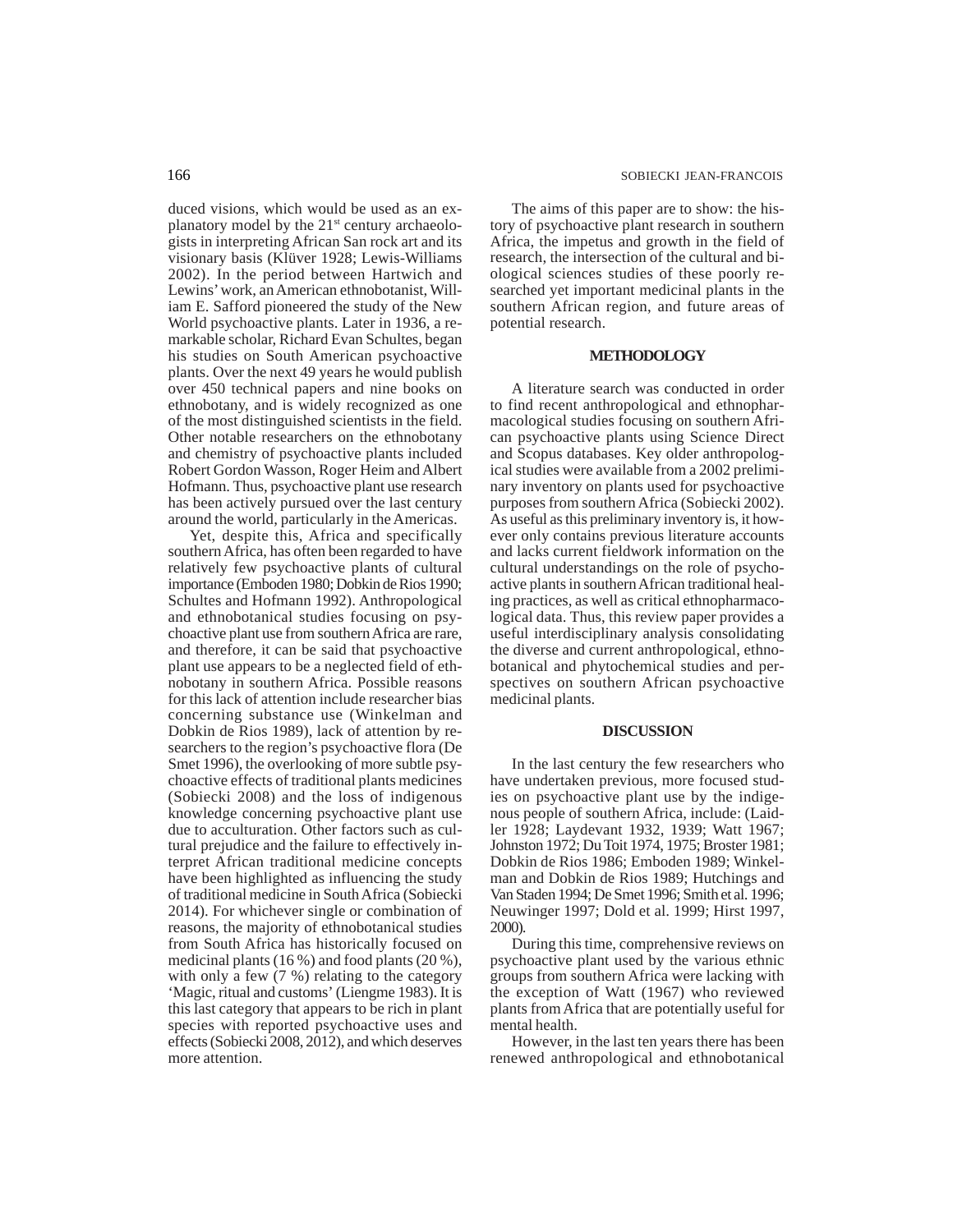## PSYCHOACTIVE PLANTS 167

interest and research on psychoactive plant use in southern Africa (van Wyk and Gericke 2000; Mitchell and Hudson 2004; Hirst 2005; Sobiecki 2002, 2008, 2012). Sobiecki (2002) documented over 300 species of plants that are reported as having psychoactive uses in traditional southern African healing practices, for example, from treating conditions such as insomnia to convulsive conditions such as epilepsy. More recent mini-reviews have indicated the significant role that psychoactive plants have in the traditional spiritual practices of the indigenous people of southern Africa; namely in Southern Bantu traditional divination (Sobiecki 2008) the healing initiation process of Southern African traditional diviners (Sobiecki 2012) as well as the shamanic healing practices of the San Bushmen (Mitchell and Hudson 2004). Therefore, the notion that southern Africa is poor in plants with psychoactive uses and properties can no longer be held to be true. This may have implications for our understanding of the role of psychoactive plants in San rock art, and in the San and the Southern Bantu speakers' greater ethno-medicine and cultural practices.

At present, there is a global resurgence in the study of psychoactive/psychotropic substances including indigenous psychoactive plants for application in medicine (for example, The Multi-disciplinary Association for Psychedelic Research—MAPS). Some psychoactive plants from Central Africa and South America are being intensively investigated for their therapeutic potential as medical therapies to treat drug addiction and depression, examples being *Tabernanthe iboga* (Mash et al. 2000) and *Banisteriopsis caapi* (Palladino 2009; Thomas et al. 2013), and southern African psychoactive plants deserve the same attention.

## **Ethnopharmacological Studies on Southern African Psychoactive Plants**

The monumental survey of medicinal and poisonous plants of southern Africa by Watt and Breyer-Brandwijk (1962), is undoubtedly the most significant ethnopharmacological based work of the regions flora and contains much valuable phytochemical and pharmacological lead information on southern African medicinal plants. However, some researchers have noted Watt and Breyer-Brandwijk's often classification of psychoactive plants as poisons as a being complicating factor (Mitchell and Hudson 2004:40), presumably making it difficult to distinguish between toxic and non-toxic psychoactive plants. Nevertheless, Watt (1967) took an interest in the psychoactive pharmacology of medicinal plants and appears to have produced the first review paper on African plants potentially useful for mental health. Despite these promising beginnings, the ethnopharmacological research on psychoactive plants from southern Africa by these scholars appears to have been short lived and did not receive a widespread and concerted research focus into the following decades in southern Africa. This trend continued into the 1990's as only three South African studies are reported as being published in the leading Journal of Ethnopharmacology between 1995 and 2004 (Light et al. 2005). Despite the scarcity of studies on southern African psychoactive plants in the latter half of the last century, some significant studies were conducted in the 1990's such as the comprehensive review on the historical use, traditional preparation and chemistry of a popular southern African psychoactive plant, *Sceletium tortuosum* (L.) N.E.Br., by Smith et al. (1996). This work primed much follow up research and important development work into this important Southern African psychoactive plant (Gericke and Viljoen 2008; Patnala and Kanfer 2009; Smith 2011; Harvey et al. 2011; Shikanga et al. 2011; Shikanga 2012a,b).

The last 10 years has seen a rapid expansion in the ethnopharmacological studies on potential South African psychoactive plants. To give an indication, 34 publications were found focusing on the screening of southern African plants for various neuro-receptor activities (Elgorashi et al. 2004; Nielsen et al. 2004; Risa et al. 2004a,b; Jäger et al. 2005; Sandager et al. 2005; Stafford et al. 2005, Elgorashi 2006a,b; Mahomed and Ojewole 2006; Stafford et al. 2006, Svenningsen et al. 2006; Jäger et al. 2007; Stafford et al. 2007; Ojewole 2008; Olsen et al. 2008; Pedersen et al. 2008a,b; Stafford et al. 2008, Neergaard et al. 2009; Pedersen et al. 2009; Stafford et al. 2009; Neergaard et al. 2010; Pedersen et al. 2010; Bay-Smidt et al. 2011, Marchetti et al. 2011; Nair et al. 2011; Eriksson et al. 2012; Jäger et al. 2012; Nair and van Staden 2012; Rønsted et al. 2012; Nair et al. 2013; Stafford et al. 2013; Nair and van Staden 2014), with new studies being continuously produced. A substantial number of these pharmacological studies were compiled into a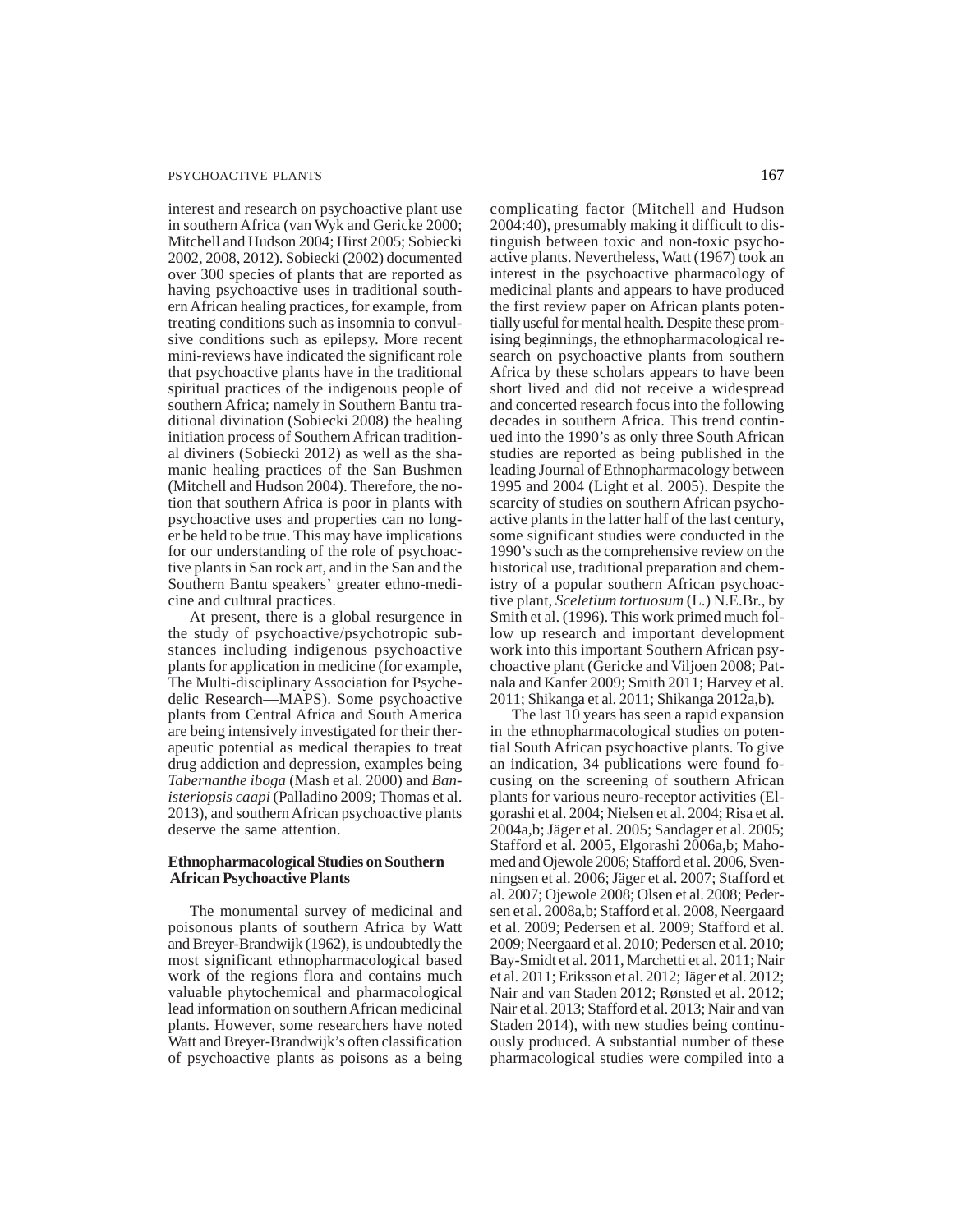book chapter (Stafford and van Staden 2009). Such studies have demonstrated that various plants used in southern African traditional medicine for psychoactive purposes e.g., in treating epilepsy or mental health problems, have shown activity in bioassays for selected targets matching their traditional usage. Undoubtedly, new psychoactive compounds will result from continued investigations, which may have application in medicine for treating specific nervous system related disorders. A new and exciting research interest is whether phylogeny can predict chemical (for example, alkaloid) diversity and potential medicinal (psychoactive) activity of plants. Results showed alkaloid diversity and *in vitro* inhibition of acetylcholinesterase (AChE) and binding to the serotonin reuptake transporter (SERT) are significantly correlated with phylogeny (Rønsted et al. 2012).

## **Anthropological Studies on Psychoactive Plants Used in Southern African Traditional Medicine**

Several authors have commented on the use of psychoactive plants by the indigenous healers from southern Africa, and the enhanced divining abilities that come from the use of these plant medicines (Laydevant 1932; Krige 1940; Kohler 1941; Boshier 1973; Katz 1976, 1982; Broster 1981, Hutchings 1989; van Wyk and Gericke 2000; Sobiecki 2008, 2012; Lambrecht 1998, 2014). In his classic paper the 'Religious or sacred plants of Basutoland', Laydevant (1932) explores the internal use of plants in the initiation of Sotho diviners and highlights the reported psychoactive effects of some of the plants and the need to investigate these plants for their potential psychoactive properties. Similarily, Broster (1981) provides a detailed account of the role of psychoactive plant preparations in the training and healing initiation process of a traditional Xhosa healer, and makes numerous mention of the need to conduct scientific studies in order to establish the plants potential psychoactive chemistries. A number of the plants mentioned by Broster (1981) are reported elsewhere as having psychoactive uses in the ethno-medicine practices of the Southern Bantu speaking people (Hirst 2000; Sobiecki 2008). These literature accounts have indicated the prevalence of psychoactive plants being used for divination by southern African traditional diviners. This led to the publication of a review of plants used in divination in southern Africa and their psychoactive effects (Sobiecki 2008). This paper reported on 85 species of plants that are used for divination by the Southern Bantu speaking people. Of these, 39 species (45 %) have other reported psychoactive uses, and a number have established hallucinogenic activity. These findings indicate that psychoactive plants have an important role in the spiritual healing and ritual customs of the Southern Bantu speaking people.

In a similar vein, the use of psychoactive plants by the Kalahari San Bushmen has seen new evidence that indicates that psychoactive plants were used on occasion in the past, and even at present, to facilitate the spiritual healing practices of these hunter gatherers, and that "much more systematic pharmacological assessment is needed of the plants used in trance-related and other ritual contexts by contemporary Bushman peoples" (Mitchell and Hudson 2004: 52).

The traditional use of psychoactive plants by the indigenous people of southern Africa in treating mental illness has been poorly studied in academia. Yet, anthropological studies reveal the popular use of a category of psychoactive plant medicines called *ubulawu* (Xhosa) by the indigenous people of southern Africa to clean the body and promote dreaming and healing (Hirst 1990, 2005). Specific mixtures of particular *ubulawu* species are used in the initiation process of southern African traditional healers to encourage their psycho-spiritual healing integration (Sobiecki 2012). Numerous interlinked factors are involved with using these plant medicines in the initiation process that include: the use of ritual, preparation and administration methods resulting in psychoactive effects, correct plant combinations and their psychoactive properties, and the psychological attitude of the initiate, all influencing the therapeutic outcomes (Sobiecki 2012).

Psychoactive plants are an important aid in the spiritual practices of Southern African traditional healers as they are used to access heightened states of awareness such as enhanced intuition and sensitivity, trance and lucid dreaming. These states are regarded as an effective means to connect with ones ancestral spirits and this ancestral connection together with the adjunct psychoactive effects of using the medi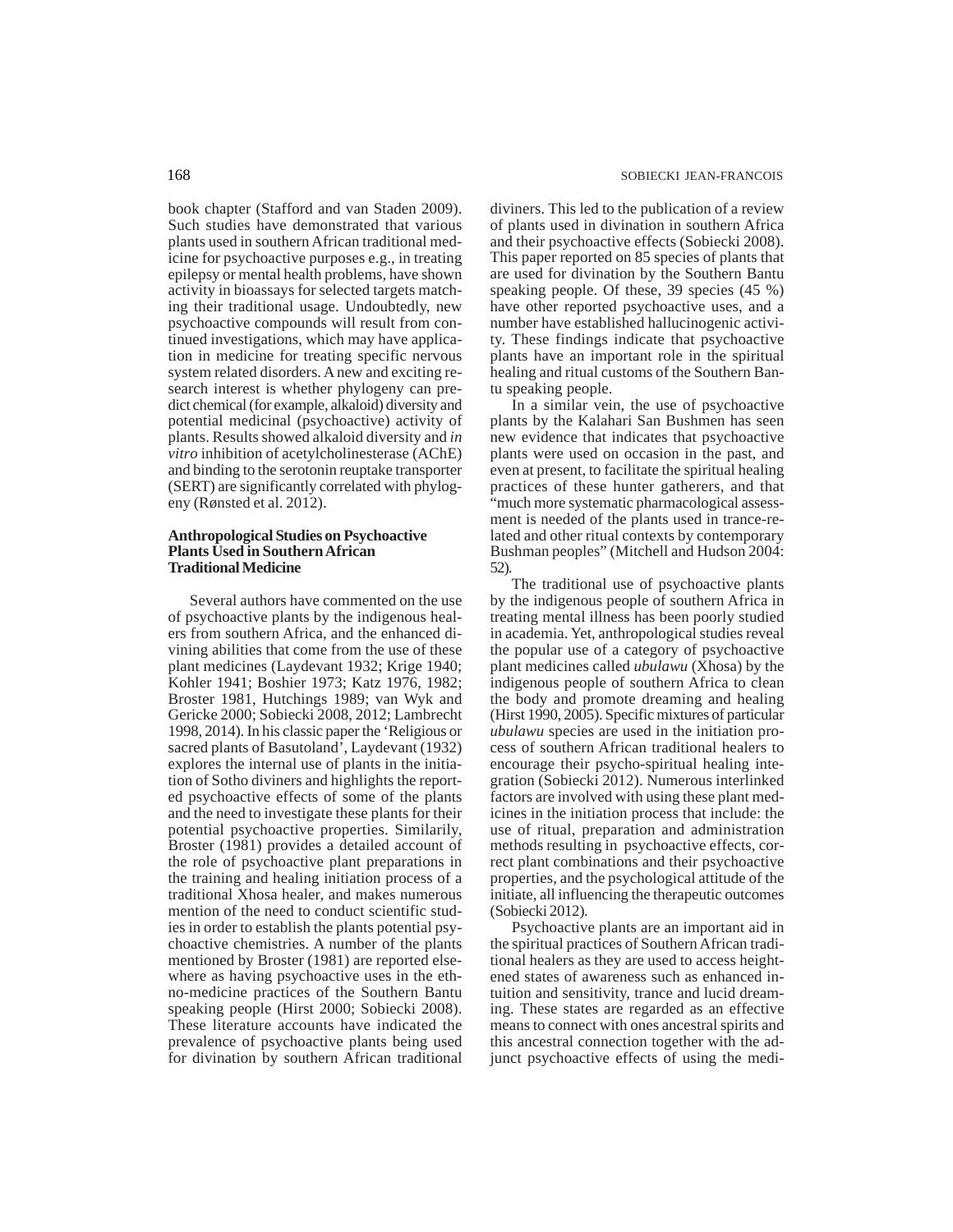cines are both considered part of the healing process. From observing a number of southern African traditional healers, accessing these states and their content can serve as a means to learn, grow and become more skilled in using healing knowledge.

## **CONCLUSION**

There is great progress being made in the ethnopharmacological studies on psychoactive plants from southern Africa, with the promise of developing new classes of psychoactive drugs from these plants. Evidence suggests that the healing dynamics occurring with the use of psychoactive plant medicines in southern Africa, and the traditional rituals associated with them, may offer contributions to contemporary treatment of mental illness. Therefore, there is a significant need for further anthropological and ethnobotanical research on the San Bushmen and the Southern Bantu speakers ritual uses of psychoactive traditional medicines. In particular, areas requiring fieldwork research and documentation include: the indigenous cultural understandings of mental illness and psychoactive medicines, the interactions between, and the effects of various psychoactive plant species used in traditional formulas, the role of psychoactive plants in facilitating trance states and divination, and the folklore and mythology surrounding southern African psychoactive plants.

In conclusion, psychoactive plant research has entered a period of rapid growth in southern Africa with much still to be learnt of the cultural, pharmacological and therapeutic aspects of psychoactive plant use from the region. In this way, a very promising future lies ahead for the study of southern African psychoactive plants that can further our appreciation of the region's indigenous knowledge heritage and can have application in the development of medicines, healing and societal wellness.

#### **RECOMMENDATIONS**

It has been noted by a number of researchers that one challenge when dealing with traditional medicines is that almost all of the literature available on African medicinal plants has been documented by people who do not belong to the cultural or even language group that they are reporting on. This can result in errors in translation and interpretation of the plant use and observer bias based on the outsiders' worldview. For these reasons, it is important to gain a more multidisciplinary and holistic understanding of the southern African traditional healers' worldview and their botanical, healing, diagnostic and methodological knowledge concerning psychoactive plant use that can provide insights into the process and treatment of mental disorder and the actions of psychoactive plants. This knowledge may also serve to prevent the likelihood of misguided and dangerous experimentation of African psychoactive plants newly discovered by westerners. Shamanic (or what can be also be described as indigenous psychoactive) plant tourism in Latin America has seen a rapid growth in recent years due to the increasing interest by westerners seeking spiritual healing alternatives and the same may occur in the African context with the revitalization of African psychoactive plant research. Inherent dangers in this possible trend include: at times, the naivety of the western tourist on the role and danger of sorcery in traditional medicine systems, untrained individuals holding psychedelic plant ceremonies, charlatan traditional healers and bogus internet ethnobotanical suppliers advertising and selling incorrect or wrongly identified plants or products with little knowledge on their effects or contra-indications. Thus, accurate information and education on the use of southern African psychoactive plants and their related ritual practices could mitigate such risks.

#### **REFERENCES**

- Bay-Smidt MGK, Jäger AK, Krydsfeldt K, Meerow AW, Stafford GI, van Staden, J, Rønsted N 2011. Phylogenetic selection of target species in Amaryllidaceae tribe Haemantheae for acetylcholinesterase inhibition and affinity to the serotonin reuptake transport protein. *S Afr J Bot*, 77: 175-183.
- Boshier AK 1973. African apprenticeship. In: A Angoff, D Barth (Eds.): *Parapsychology and Anthropology.* Parapsychology Foundation. New York, USA: Macmillan, pp. 29-31.
- Broster J 1981. *Amagqirha: Religion, Magic and Medicine in Transkei*. Cape Town, South Africa: Via Africa Publishers.
- De Smet PAGM 1996. Some ethnopharmacological notes on African hallucinogens. *J Ethnopharmacol*, 50: 141-146.
- Dobkin de Rios M 1986. Engima of drug-induced altered states of consciousness among the !Kung Bushmen of the Kalahari Desert. *J Ethnopharmacol*, 15: 297-304.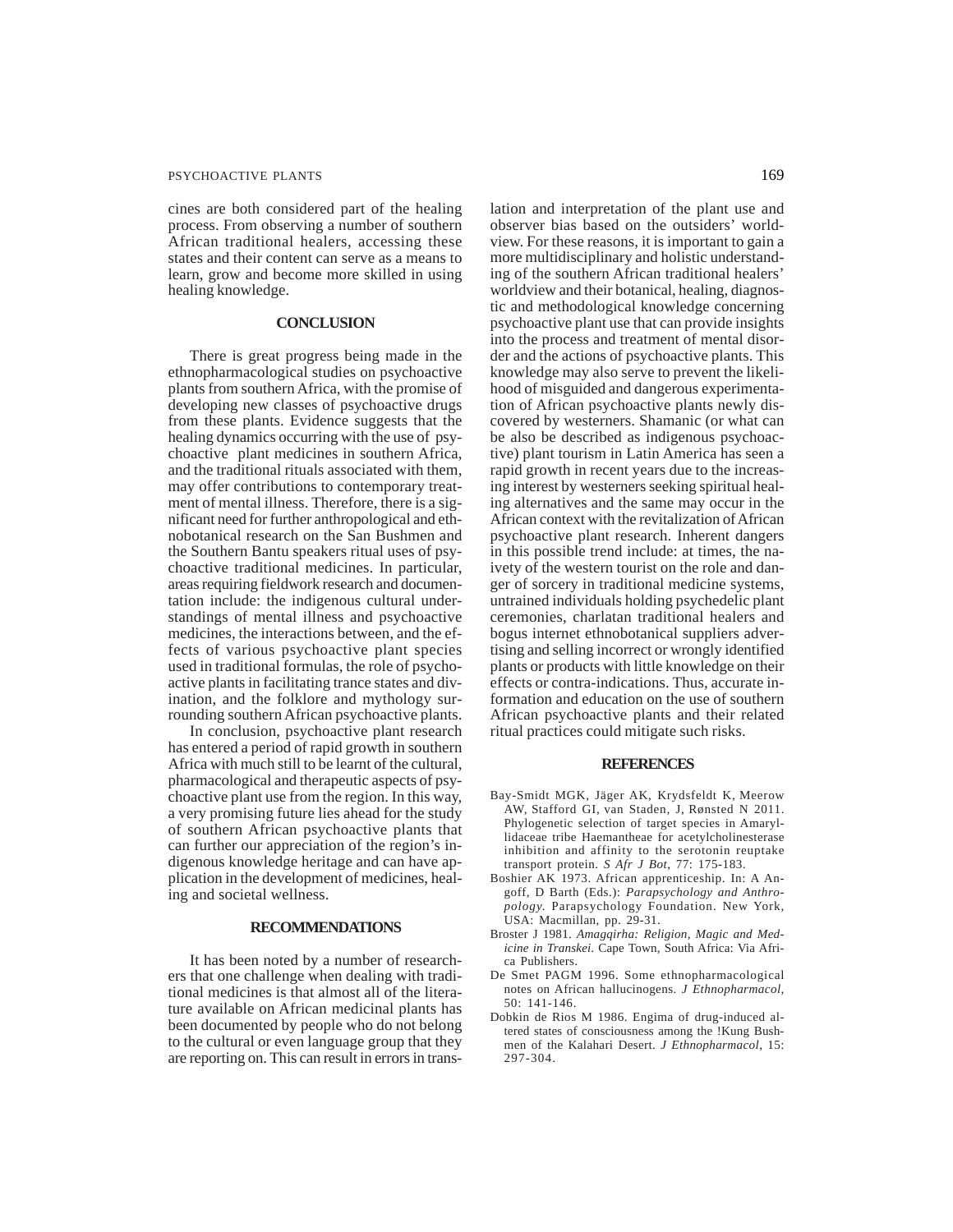- Dobkin de Rios M 1990. *Hallucinogens: Cross Cultural Perspectives*. Bridport, England: Prism Publishers.
- Dold T, Cocks M, Kralo P 1999. *IQilika*: Mesemb beer of the Eastern Cape. *Aloe*, 36(2/3): 52-54.
- Du Toit BM 1974. *Cannabis sativa* in sub-Saharan Africa. *S Afr J Sci*, 70(9): 266-270.
- Du Toit BM 1975. Dagga: The history and ethnographic setting of *Cannabis sativa* in southern Africa. In: V Rubin (Ed.): *Cannabis and Culture.* Chicago, USA: Mouton.
- Elgorashi EE, Stafford GI, van Staden J 2004. Acetylcholinesterase enzyme inhibitory effects of Amaryllidaceae alkaloids. *Planta Med*, 3: 260-262.
- Elgorashi EE, Malan SF, Stafford GI, van Staden J 2006a. Quantitative structure–activity relationship studies on acetylcholinesterase enzyme inhibitory effects of Amaryllidaceae alkaloids. *S Afr J Bot*, 72: 224-231.
- Elgorashi EE, Stafford GI, Jäger AK, van Staden J  $2006b$ . Inhibition of  $[{}^{3}H]$  Citalopram binding to the rat brain serotonin transporter by Amaryllidaceae Alkaloids. *Planta Med*, 5: 470-473.
- Emboden W 1980. *Narcotic Plants*. New York, USA: Macmillan.
- Emboden W 1989. The sacred journey in dynastic Egypt: Shamanistic trance in the context of the narcotic water lily and the mandrake. *J Psychoactive Drugs*, 21: 61-75.
- Eriksson AH, Rønsted N, Güler S, Jäger AK, Sendra JR, Brodin B 2012. In-vitro evaluation of the P-glycoprotein interactions of a series of potentially CNSactive Amaryllidaceae alkaloids. *J Pharm Pharmacol,* 64: 1667-1677.
- Gericke N, Viljoen AM 2008. Sceletium—a review update. *J Ethnopharmacol*, 119(3): 653-663.
- Hartwich C 1911. *Die Menschlichen Genussmittel.* Tauchnitz, Germany: Leipzig Publishers.
- Harvey AL, Young LC, Viljoen AM, Gericke NP 2011. Pharmacological actions of the South African medicinal and functional food plant *Sceletium tortuosum* and its principal alkaloids. *J Ethnopharmacol*, 137(3): 1124-1129.
- Hirst M 1990. *The Healer's Art: Cape Nguni Diviners in the Township of Grahamstown*. PhD Thesis. Grahamastown, South Africa: Rhodes University.
- Hirst M 1997. The utilization of *Catha edulis* in the household economy of Xhosa farm inhabitants of the Bolo reserve, Eastern Cape. *Contemp Afr Stud*, 15(1): 119-143.
- Hirst M 2000. Root, dream and myth. The use of the oneirogenic plant *Silene capensis* among the Xhosa of South Africa. *Eleusis: J Psych Plants*, 4: 1-27.
- Hirst M 2005. Dreams and medicines: The perspective of Xhosa diviners and novices in the Eastern Cape, South Africa*. Indo Pac J Phen*, 5(2): 1-22.
- Hutchings A 1989. A survey and analysis of traditional medicinal plants as used by the Zulus, Xhosa and Sotho. *Bothalia*, 19: 111-23.
- Hutchings A, van Staden J 1994. Plants used for stressrelated ailments in traditional Zulu, Xhosa and Sotho medicine. Part 1: Plants used for headaches. *J Ethnopharmacol*, 43: 89-124.
- Jäger AK, Mohoto SP, van Heerden FR, Viljoen AM 2005. Activity of a traditional South African epilep-

sy remedy in the GABA-benzodiazepam receptor assay. *J Ethnopharmacol*, 96(3): 603-606.

- Jäger AK, Almqvist JP, Vangsøe SAK, Stafford GI, Adsersen A, van Staden J 2007. Compounds from *Mentha aquatica* with affinity to the GABA-benzodiazepine receptor. *S Afr J Bot*, 73: 518-521.
- Jäger AK, Knap DM, Nielsen B, Stafford GI, Van Staden J 2012. Searsia species with affinity to the Nmethyl-d-aspartic acid (NMDA) receptor. *S Afr J Bot*, 78: 312-314.
- Johnston TF 1972. *Datura fastuosa* L. Its use in Tsonga girls' initiation. *Econ Bot*, 26: 340-351.
- Katz R 1976. Education for transcendence. In: R Lee, I Devore (Eds.): *Kalahari Hunter-Gatherers.* Cambridge, Massachusetts, USA: Harvard University Press.
- Katz R 1982. *Boiling Energy: Community Healing Among the Kalahari!Kung*. Cambridge, Massachusetts, USA: Harvard University Press.
- Klüver H 1928. *Mescal: The Divine Plant and Its Psychological Effects*. London, UK: Kegan Paul, Trench, Trubner, and Company.
- Kohler M 1941. *The Izangoma Diviners*. Pretoria, South Africa: Government Printers.
- Krige EJ 1940. *Medicine, Magic and Religion of the Lovedu*. DLitt Dissertation. Johannesburg, South Africa: University of the Witwatersrand.
- Laidler PW 1928. The magic medicine of the Hottentots. *S Afr J Sci*, 25: 422-447.
- Lambrecht I 1998. *A Psychological Study of Shamanic Trance States in South African Shamanism.* PhD Dissertation. Johannesburg, South Africa: University of the Witwatersrand.
- Lambrecht I 2014. *Sangoma Trance States.* Auckland, New Zealand: AM Publishing.
- Laydevant F 1932. Religious or sacred plants of Basutoland. *Bantu Stud*, 6: 65-69.
- Laydevant F 1939. Initiation du medecin-sorcier en Basutoland. *Anneli Latern*, 3: 99–139.
- Lewin L 1924. *Phantastica: Narcotic and Stimulating Drugs*. Rochester, USA: Park Street Press.
- Lewis-Williams JD 2002. *The Mind in the Cave: Consciousness and the Origins of Art.* London, UK: Thames and Hudson.
- Liengme CA 1983. A survey of ethnobotanical research in South Africa. *Bothalia*, 14(3 and 4): 621-629.
- Light ME, Sparg SG, Stafford GI, van Staden J 2005. Riding the wave: South Africa's contribution to ethnopharmacological research over the last 25 years. *J Ethnopharmacol*, 100(1-2): 127-130.
- Mahomed IM, Ojewole JAO 2006. Anticonvulsant activity of Harpagophytum prcumbens DC secondary root aqueous extract in mic. *Brain Res Bull*, 69(1): 57-62.
- Multidisciplinary Association for Psychedelic Research (MAPS). From <http://www.maps.org.> (Retrieved on 18 June 2014).
- Marchetti C, Gavazzo P, Stafford GI, van Staden J 2011. South African plants used in traditional medicine to treat epilepsy have an antagonistic effect on NMDA receptor currents. *J Ethnopharmacol*, 137(1): 382-388.
- Mash DC, Kovera CA, Pablo J, Tyndale RF, Ervin FD, Williams IC 2000. Ibogaine: Complex Pharmacokinetics, concerns for safety and preliminary efficacy measures. *Ann NY Acad Sci*, 914: 394-401.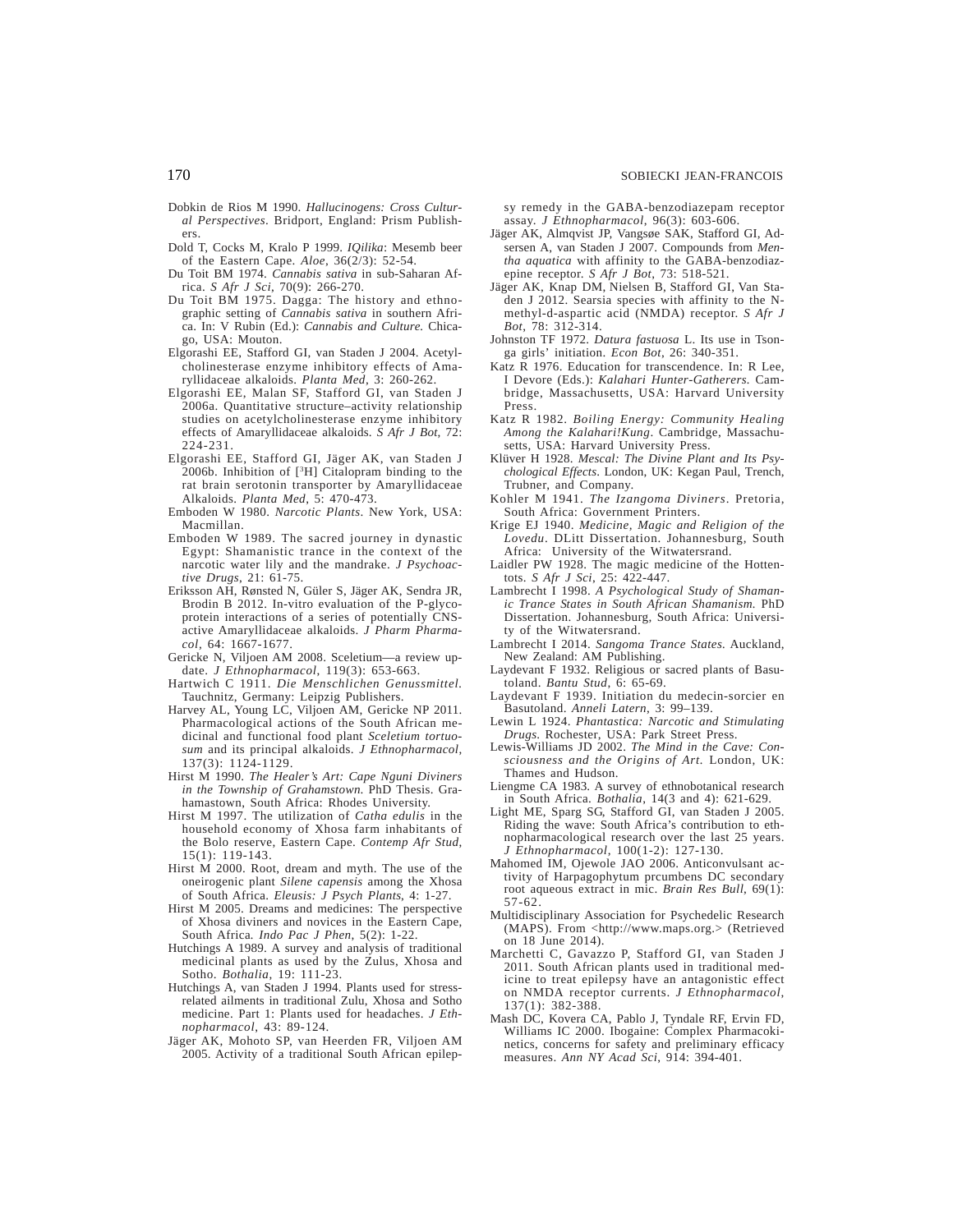#### PSYCHOACTIVE PLANTS 171

- Mitchell P, Hudson A 2004. Psychoactive plants and southern African hunter-gatherers: A review of the evidence. *S Afr Hum*,16: 39-57.
- Nair JJ, Aremu AO, van Staden J 2011. Isolation of narciprimine from Cyrtanthus contractus (Amaryllidaceae) and evaluation of its acetylcholinesterase inhibitory activity. *J Ethnopharmacol,* 137(3): 1102- 1106.
- Nair JJ, van Staden J 2012. Acetylcholinesterase inhibition within the lycorine series of amaryllidaceae alkaloids (Review). *Nat Prod Comm,* 7: 959-962.
- Nair JJ, Bastida J, Codina C, Viladomat F, van Staden 2013. Alkaloids of the South African amaryllidaceae: A review. *Nat Prod Comm,* 8(9): 1335-50.
- Nair JJ, van Staden J 2014. Traditional usage, phytochemistry and pharmacology of the South African medicinal plant *Boophone disticha* (L.f.) Herb. (Amaryllidaceae). *J Ethnopharmacol*, 151: 12-26.
- Neergaard JS, Andersen J, Pedersen ME, Stafford GI, van Staden J, Jäger AK 2009. Alkaloids from *Boophone disticha* with affinity to the serotonin transporter. *S Afr J Bot*, 75: 371-374.
- Neergaard, JS, Rasmussen H, Stafford GI, van Staden J, Jäger AK 2010. Serotonin transporter affinity of (- )-loliolide, a monoterpene lactone from *Mondia whitei*. *S Afr J Bot*, 76: 593-596.
- Neuwinger, HD 1997. *Boophane disticha*. Eine halluzinogene Pflanze Afrikas. *Dtsch Apoth Ztg,* 137: 1127–1132.
- Nielsen ND, Sandager M, Stafford GI, van Staden J, Jäger AK 2004. Screening of indigenous plants from South Africa for affinity to the serotonin reuptake transport protein. *J Ethnopharmacol*, 94: 159-163.
- Ojewole JAO 2008. Anticonvulsant property of *Sutherlandia frutescens* R BR. (variety Incana E. MEY.) [Fabaceae] shoot aqueous extract. *Brain Res Bull*, 75(1): 126-132.
- Olsen HT, Stafford GI, van Staden J, Christensen SB, Jäger AK 2008. Isolation of the MAO-inhibitor naringenin from *Mentha aquatica* L. *J Ethnopharmacol*, 117: 500-502.
- Palladino L 2009. *Vine of the Soul: A Phenomenological Study of Ayahuasca and its Effect on Depression.* PhD Dissertation. California, USA: Pacifica Graduate Institute.
- Patnala S, Kanfer I 2009. Investigations of the phytochemical content of *Sceletium tortuosum* following the preparation of "Kougoed" by fermentation of plant material*. J Ethnopharmacol*, 121(1): 86-91.
- Pedersen ME, Szewczyk B, Stachowicz K, Wieronska J, Andersen J, Stafford GI, van Staden J, Pilc A, Jäger AK 2008a. Effects of South African traditional medicine in animal models for depression. *J Ethnopharmacol*, 119(3): 542-548.
- Pedersen ME, Vestergaard HT, Stafford GI, van Staden, J, Jäger AK 2008b. The effect of extracts of *Searsia* species on epileptiform activity in slices of the mouse cerebral cortex. *J Ethnopharmacol*, 119(3): 538- 541.
- Pedersen ME, Metzler B, Stafford GI, van Staden J, Jäger AK, Rasmussen HB 2009. Amides from *Piper capense* with CNS activity – A preliminary SAR analysis. *Molecules*, 14: 3833-3843.
- Pedersen ME, Baldwin RA, Niquet J, Stafford GI, van Staden J, Wasterlain CJ, Jäger AK 2010. Anticonvul-

sant effects of *Searsia dentata* (Anacardiaceae) leaf extract in rats. *Phytotherapy Res*, 24: 924-927.

- Risa J, Risa A, Adsersen A, Gauguin B, Stafford GI, van Staden J, Jäger AK 2004a. Screening of plants used in southern Africa for epilepsy and convulsions in the GABA<sub>s</sub>-benzodiazepine receptor assay. *J Ethnopharmacol*, 93: 177-182.
- Risa J, Risa A, Adsersen A, Stafford, GI, van Staden J, Jäger AK 2004b. Acetylcholinesterase inhibitory activity of plants used as memory-enhancers in traditional South African medicine. *S Afr J Bot*, 70: 664- 666.
- Rønsted N, Symonds MRE, Birkholm T, Christensen SB, Meerow AW, Molander M, Mølgaard P, Petersen G, Rasmussen N, van Staden J, Stafford GI, Jager AK 2012. Can phylogeny predict chemical diversity and potential medicinal activity of plants? A case study of amaryllidaceae. *BMC Evol Biol,* 12: 182: 1-12.
- Sandager M, Nielsen ND, Stafford GI, van Staden J, Jäger AK 2005. Alkaloids from *Boophane disticha* with affinity to the serotonin transporter in rat brain. *J Ethnopharmacol*, 98: 367-370.
- Schultes RE, Hofmann A 1992. *Plants of the Gods: Their Sacred, Healing and Hallucinogenic Powers*. Vermont, USA: Healing Arts Press.
- Shikanga EA, Viljoen A, Combrinck S, Marston A 2011. Isolation of *Sceletium* alkaloids by high-speed countercurrent chromatography. *Phytochem Letters*, 4(2): 190-193.
- Shikanga EA, Kamatou GPP, Chen W, Combrinck S, Viljoen AM 2012a. Validated RP-UHPLC PDA and GC–MS methods for the analysis of psychoactive alkaloids in *Sceletium tortuosum*. *S Afr J Bot*, 82: 99-107.
- Shikanga EA, Viljoen AM, Combrinck S, Marston A, Gericke N 2012b. The chemotypic variation of *Sceletium tortuosum* alkaloids and commercial product formulations. *Biochem Sys Ecol*, 44: 364-373.
- Smith MT, Crouch NR, Gericke N, Hirst M 1996. Psychoactive constituents of the genus *Sceletium* N.E.Br. and other Mesembryanthemaceae: A review. *J Ethnopharmacol*, 50: 119-130.
- Smith C 2011. The effects of *Sceletium tortuosum* in an in vivo model of psychological stress. *J Ethnopharmacol*, 133(1): 31-36.
- Sobiecki JF 2002. A preliminary inventory of plants used for psychoactive purposes in southern African healing traditions. *T Roy Soc S Africa*, 57(1 and 2): 1-24.
- Sobiecki JF 2008. A review of plants used in divination in southern Africa and their psychoactive effects. *S Afr Hum*, 20: 333–351.
- Sobiecki JF 2012. Psychoactive *ubulawu* spiritual medicines and healing dynamics in the initiation process of Southern Bantu diviners. *J Psychoactive Drugs*, 44(3): 1-8.
- Sobiecki JF 2014. The intersection of culture and science in South African traditional medicine. *Indo Pac J Phen,* 14(1): 1-11.
- Stafford GI, Jäger AK, van Staden J 2005. Activity of traditional South African sedative and potentially CNS-acting plants in the GABA-benzodiazepine receptor assay. *J Ethnopharmacol*, 100: 210-215.
- Stafford GI, Pedersen PD, Chukwujekwu JC, Jäger AK, van Staden J 2006. *Helichrysums*: Antibacterial and